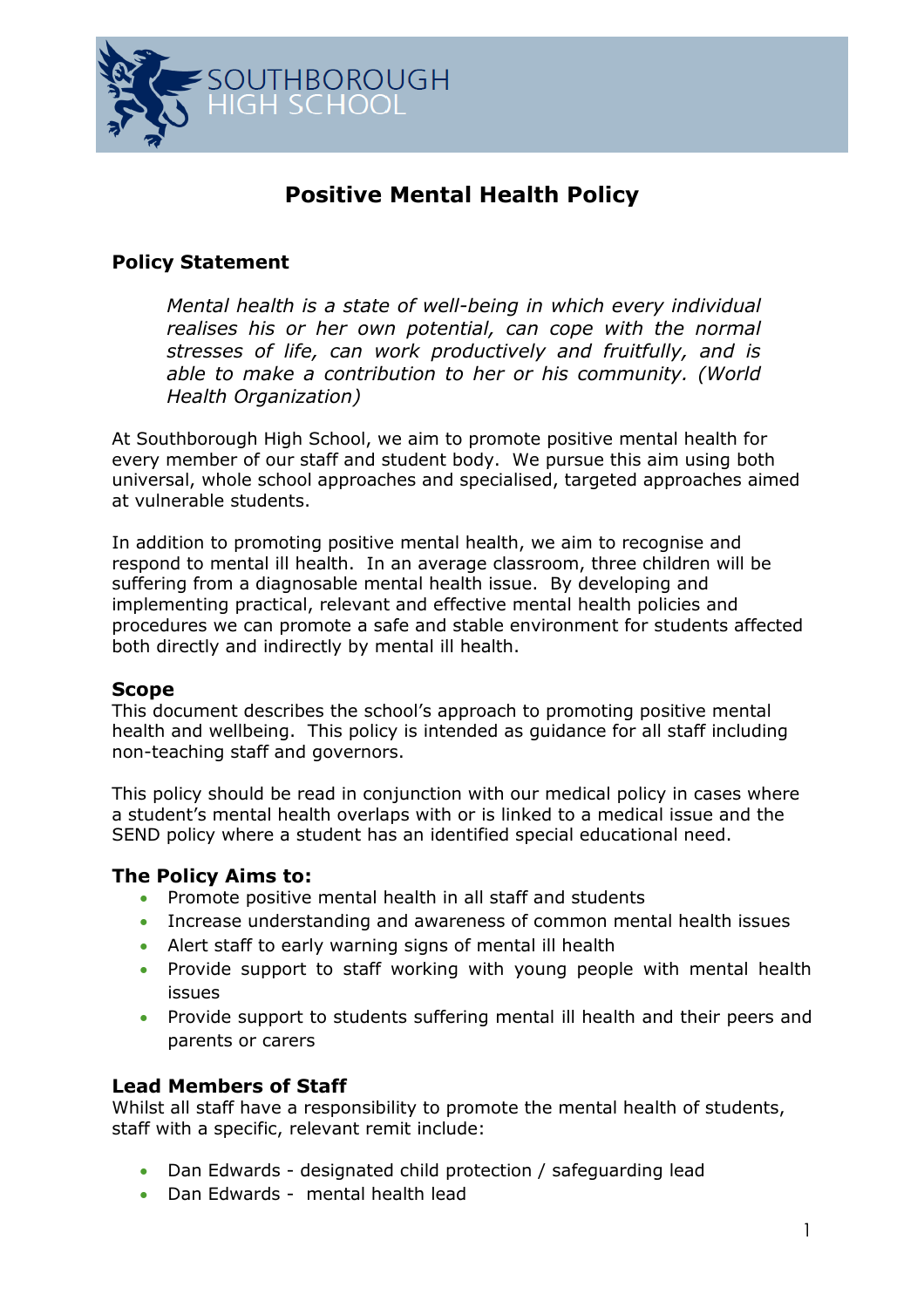- Alex Banks / Rebcca Linney / Gary Swinchin Rew lead first aiders
- Dawn Ball / Karen Clements pastoral lead
- Brian Burns CPD lead
- David Sanders Head of PSHE

Any member of staff who is concerned about the mental health or wellbeing of a student should speak to the mental health lead in the first instance. If there is a fear that the student is in danger of immediate harm then the normal child protection procedures should be followed with an immediate referral to the designated child protection officer, the head teacher or the designated governor. If the student presents a medical emergency then the normal procedures for medical emergencies should be followed, including alerting the first aid staff and contacting the emergency services if necessary.

Where a referral to CAMHS is appropriate, this will be led and managed by Dan Edwards, mental health & Designated Safeguarding lead. Guidance about referring to CAMHS is provided in Appendix F.

### **Individual Health Care Plans**

It is helpful to draw up an individual health care plan for pupils causing concern or who receive a diagnosis pertaining to their mental health. This should be drawn up involving the pupil, the parents and relevant health professionals. This can include:

- Details of a pupil's condition
- Special requirements and precautions
- Medication and any side effects
- What to do and who to contact in an emergency
- The role the school can play
- Communicated with all staff on Class Charts

#### **Teaching about Mental Health**

The skills, knowledge and understanding needed by our students to keep themselves and others physically and mentally healthy and safe are included as part of our developmental PSHE and Personal Development Time curriculum.

The specific content of lessons will be determined by the specific needs of the cohort we're teaching but there will always be an emphasis on enabling students to develop the skills, knowledge, understanding, language and confidence to seek help, as needed, for themselves or others.

We will follow the [PSHE Association Guidance](https://www.pshe-association.org.uk/system/files/Mental%20health%20guidance_0.pdf)<sup>1</sup> to ensure that we teach mental health and emotional wellbeing issues in a safe and sensitive manner which helps rather than harms.

#### **Signposting**

 $\overline{a}$ 

We will ensure that staff, students and parents are aware of sources of support within school and in the local community. What support is available within our school and local community, who it is aimed at and how to access it is outlined in Appendix D.

<sup>&</sup>lt;sup>1</sup> [Teacher Guidance: Preparing to teach about mental health and emotional wellbeing](https://www.pshe-association.org.uk/system/files/Mental%20health%20guidance_0.pdf)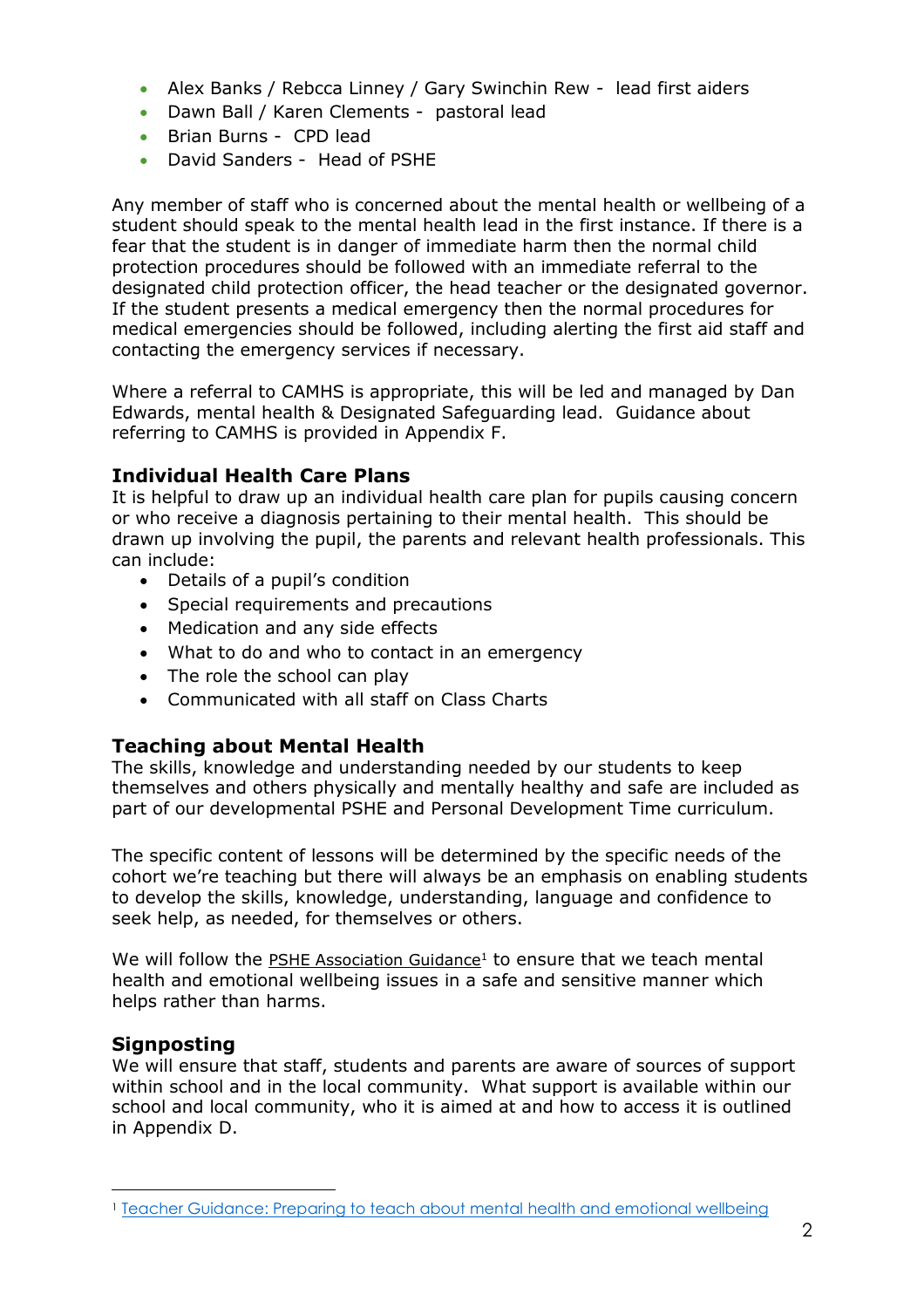We will display relevant sources of support in communal areas such as common rooms, toilets and the schools main notice boards and will regularly highlight sources of support to students within relevant parts of the curriculum. Whenever we highlight sources of support, we will increase the chance of student help-seeking by ensuring students understand:

- What help is available
- Who it is aimed at
- How to access it
- Why to access it
- What is likely to happen next

### **Warning Signs**

School staff may become aware of warning signs which indicate a student is experiencing mental health or emotional wellbeing issues. These warning signs should **always** be taken seriously and staff observing any of these warning signs should communicate their concerns with Dan Edwards, our mental health and Designated Safeguarding Lead.

- Possible warning signs include:
- Physical signs of harm that are repeated or appear non-accidental
- Changes in eating or sleeping habits
- Increased isolation from friends or family, becoming socially withdrawn
- Changes in activity and mood
- Lowering of academic achievement
- Talking or joking about self-harm or suicide
- Abusing drugs or alcohol
- Expressing feelings of failure, uselessness or loss of hope
- Changes in clothing e.g. long sleeves in warm weather
- Secretive behaviour
- Skipping PE or getting changed secretively
- Lateness to or absence from school
- Repeated physical pain or nausea with no evident cause
- An increase in lateness or absenteeism

#### **Managing disclosures**

A student may choose to disclose concerns about themselves or a friend to any member of staff so all staff need to know how to respond appropriately to a disclosure.

If a student chooses to disclose concerns about their own mental health or that of a friend to a member of staff, the member of staff's response should always be calm, supportive and non-judgemental.

Staff should listen rather than advise and our first thoughts should be of the student's emotional and physical safety rather than of exploring 'Why?'. For more information about how to handle mental health disclosures sensitively see appendix E.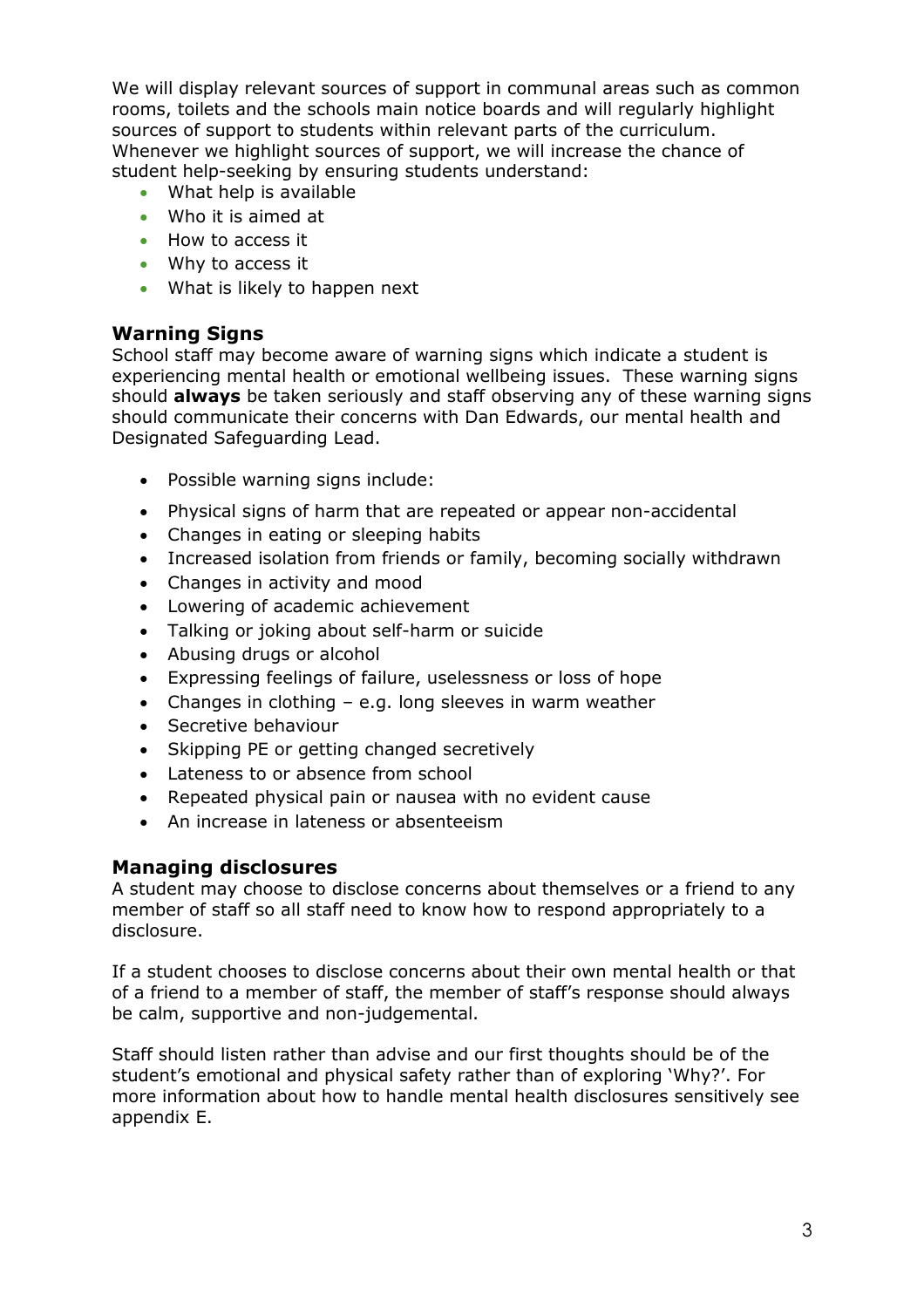All disclosures should be recorded in writing and/or typed and held on the student's confidential file. This written record should include:

- Date
- The name of the member of staff to whom the disclosure was made
- Main points from the conversation
- Agreed next steps

This information should be shared with the mental health lead and DSL, Dan Edwards who will store the record appropriately and offer support and advice about next steps. See appendix F for guidance about making a referral to CAMHS.

#### **Confidentiality**

We should be honest with regard to the issue of confidentiality. If it is necessary for us to pass our concerns about a student on, then we should discuss with the student:

- Who we are going to talk to
- What we are going to tell them
- Why we need to tell them

We should never share information about a student without first telling them. Ideally we would receive their consent, though there are certain situations when information must always be shared with another member of staff and / or a parent.

It is always advisable to share disclosures with a colleague, usually the mental health lead/DSL, Dan Edwards. This helps to safeguard our own emotional wellbeing as we are no longer solely responsible for the student, it ensures continuity of care in our absence; and it provides an extra source of ideas and support. We should explain this to the student and discuss with them who it would be most appropriate and helpful to share this information with.

Parents must always be informed if students may choose to tell their parents themselves. If this is the case, the student should be given 24 hours to share this information before the school contacts parents. We should always give students the option of us informing parents for them or with them.

If a child gives us reason to believe that there may be underlying child protection issues, parents should not be informed, but the Designated Safeguarding Lead, Dan Edwards must be informed immediately.

#### **Working with Parents**

Where it is deemed appropriate to inform parents, we need to be sensitive in our approach. Before disclosing to parents we should consider the following questions (on a case by case basis):

- Can the meeting happen face to face? This is preferable.
- Where should the meeting happen? At school, at their home or somewhere neutral?
- Who should be present? Consider parents, the student, other members of staff.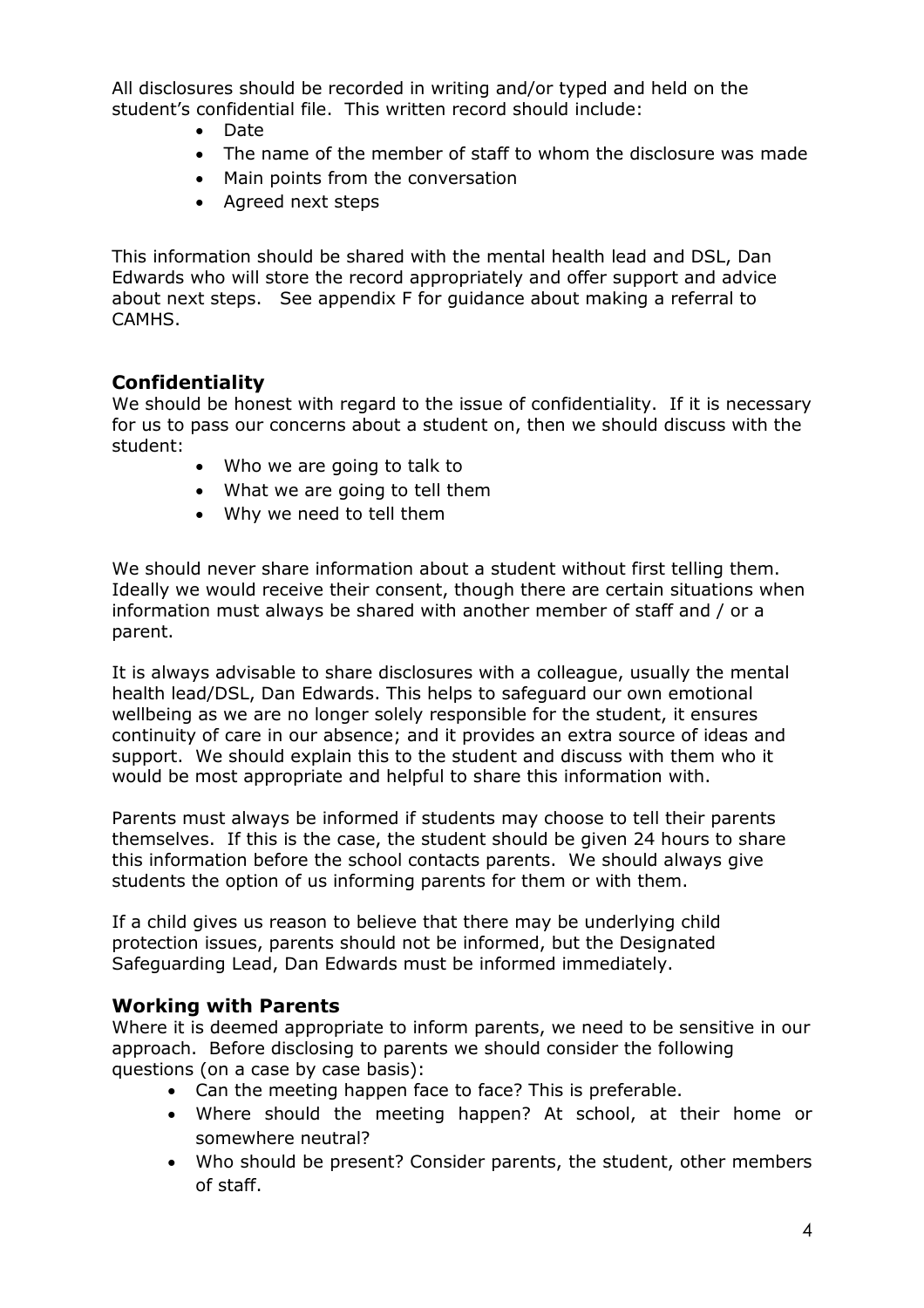What are the aims of the meeting?

It can be shocking and upsetting for parents to learn of their child's issues and many may respond with anger, fear or upset during the first conversation. We should be accepting of this (within reason) and give the parent time to reflect.

We should always highlight further sources of information and give them leaflets to take away where possible as they will often find it hard to take much in whilst coming to terms with the news that you're sharing. Sharing sources of further support aimed specifically at parents can also be helpful too, e.g. parent helplines and forums.

We should always provide clear means of contacting us with further questions and consider booking in a follow-up meeting or phone call right away as parents often have many questions as they process the information. Finish each meeting with agreed next steps and always keep a brief record of the meeting on the child's confidential record.

### **Working with All Parents**

Parents are often very welcoming of support and information from the school about supporting their children's emotional and mental health. In order to support parents, we will:

- Highlight sources of information and support about common mental health issues on our school website – this can be found under CareNet
- Ensure that all parents are aware of who to talk to, and how to go about this, if they have concerns about their own child or a friend of their child – this is displayed on our website
- Make our mental health policy easily accessible to parents on our website
- Share ideas about how parents can support positive mental health in their children through our regular information evenings Southborough will be looking to run a number of informative and support sessions to parents on mental health, well-being and supporting children with SEN.
- Keep parents informed about the mental health topics their children are learning about in PSHE and share ideas for extending and exploring this learning at home – again this can be found on our website

#### **Supporting Peers**

When a student is suffering from mental health issues, it can be a difficult time for their friends. Friends often want to support but do not know how. In the case of self-harm or eating disorders, it is possible that friends may learn unhealthy coping mechanisms from each other. In order to keep peers safe, we will consider on a case by case basis which friends may need additional support. Support will be provided either in one to one or group settings and will be guided by conversations with the student who is suffering and their parents with whom we will discuss:

- What it is helpful for friends to know and what they should not be told
- How friends can best support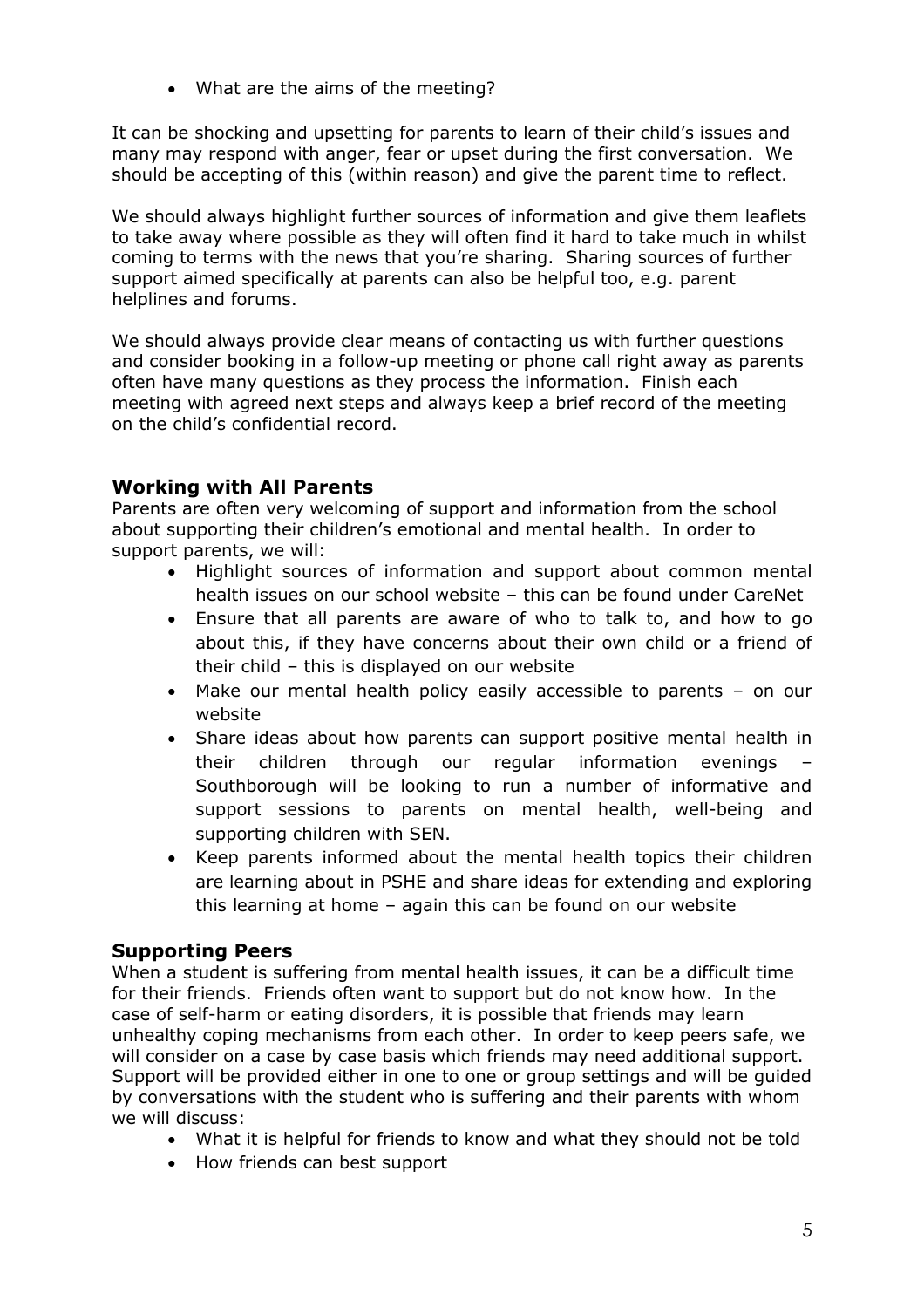- Things friends should avoid doing or saying which may inadvertently cause upset
- Warning signs that their friend may need help (e.g. signs of relapse)

Additionally, we will want to highlight with peers:

- Where and how to access support for themselves
- Safe sources of further information about their friend's condition
- Healthy ways of coping with the difficult emotions they may be feeling

#### **Training**

As a minimum, all staff will receive regular annual training about recognising and responding to mental health issues as part of their regular child protection training to enable them to keep students safe.

Training opportunities for staff who require more in depth knowledge will be considered as part of our performance management process and additional CPD will be supported throughout the year where it becomes appropriate due developing situations with one or more students.

Where the need to do so becomes evident, we will host teachmeet training sessions for all staff to promote learning or understanding about specific issues related to mental health.

Suggestions for individual, group or whole school CPD should be discussed with Brian Burns, our CPD Coordinator, who can also highlight sources of relevant training and support for individuals as needed.

Southborough has two health practitioners and they run regular Staff Well-being Drop In sessions to support staff on mental health issues.

#### **Policy Review**

July 2019

This policy will be reviewed every 3 years as a minimum. It is next due for review in July 2022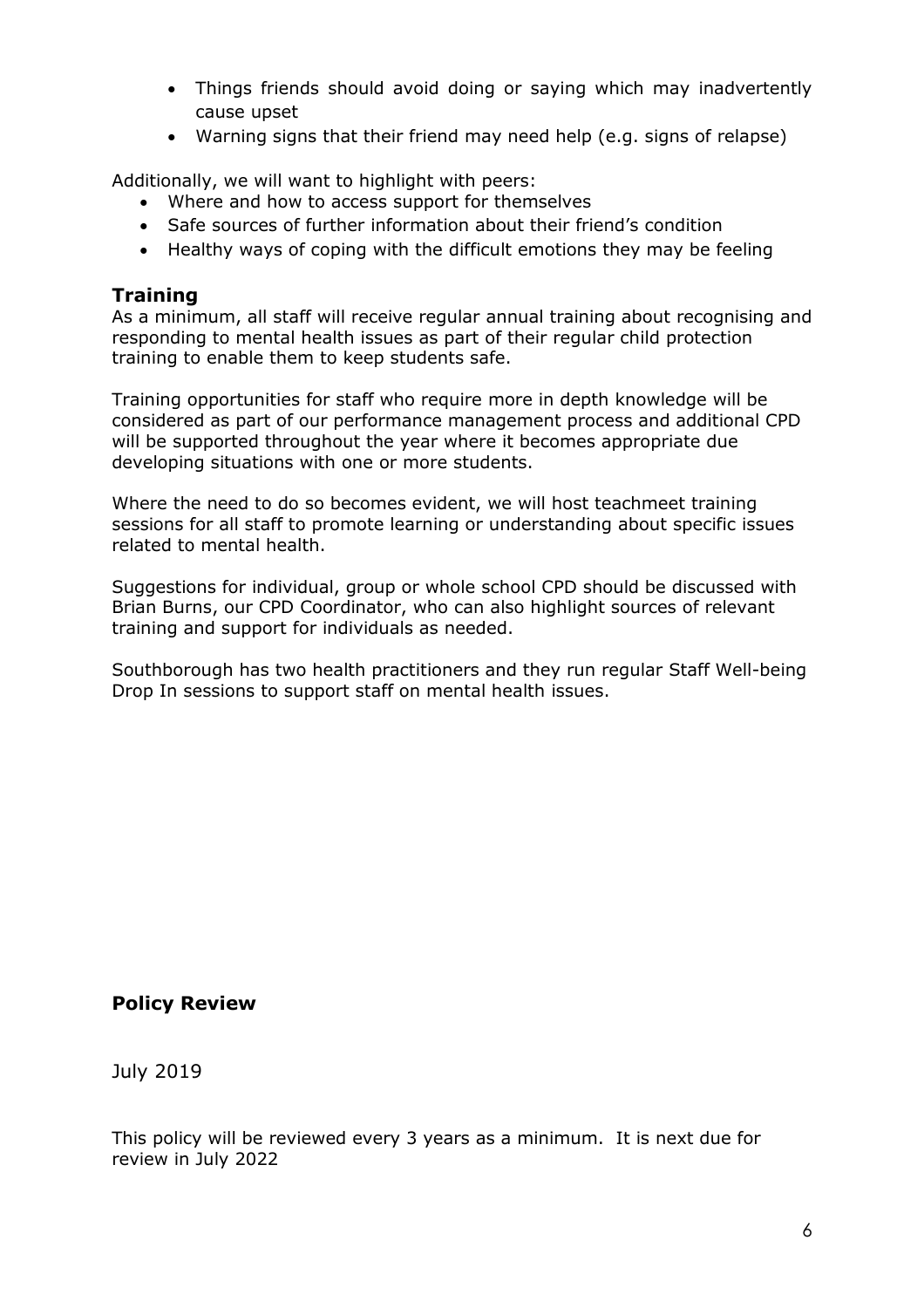### **Appendix A: Further information and sources of support about common mental health issues**

**Prevalence of Mental Health and Emotional Wellbeing Issues1**  1 Source: Young Minds

- 1 in 10 children and young people aged 5 16 suffer from a diagnosable mental health disorder - that is around three children in every class.
- Between 1 in every 12 and 1 in 15 children and young people deliberately self-harm.
- There has been a big increase in the number of young people being admitted to hospital because of self-harm. Over the last ten years this figure has increased by 68%.
- More than half of all adults with mental health problems were diagnosed in childhood. Less than half were treated appropriately at the time.
- Nearly 80,000 children and young people suffer from severe depression.
- The number of young people aged 15-16 with depression nearly doubled between the 1980s and the 2000s.
- Over 8,000 children aged under 10 years old suffer from severe depression.
- 3.3% or about 290,000 children and young people have an anxiety disorder.
- 72% of children in care have behavioural or emotional problems these are some of the most vulnerable people in our society.

Below, we have sign-posted information and guidance about the issues most commonly seen in school-aged children. The links will take you through to the most relevant page of the listed website. Some pages are aimed primarily at parents but they are listed here because we think they are useful for school staff too.

Support on all these issues can be accessed via Young Minds (www.youngminds.org.uk), Mind (www.mind.org.uk) and (for e-learning opportunities) Minded (www.minded.org.uk).

# **Self-harm**

Self-harm describes any behaviour where a young person causes harm to themselves in order to cope with thoughts, feelings or experiences they are not able to manage in any other way. It most frequently takes the form of cutting, burning or non-lethal overdoses in adolescents, while younger children and young people with special needs are more likely to pick or scratch at wounds, pull out their hair or bang or bruise themselves.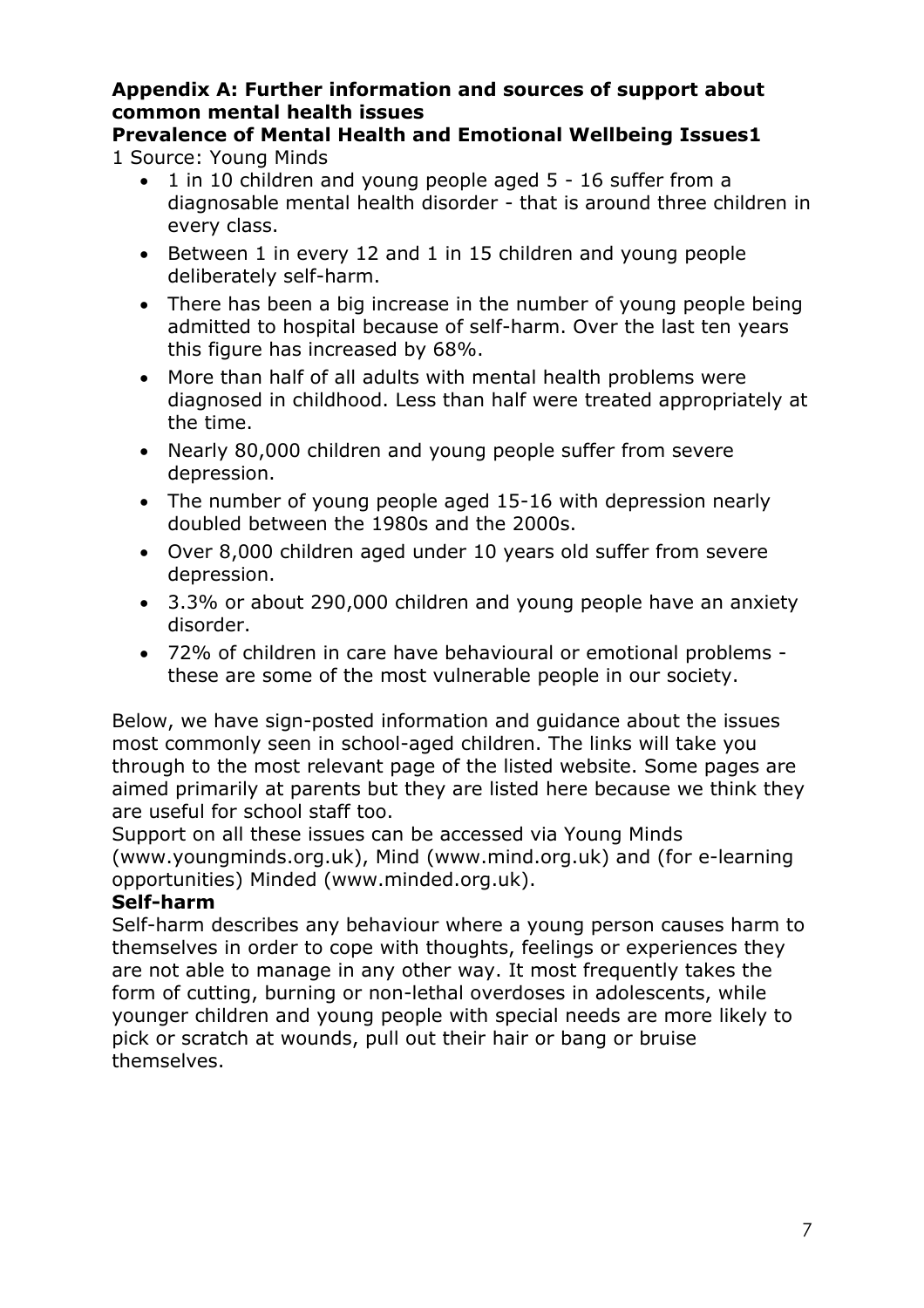# **Online support**

SelfHarm.co.uk: www.selfharm.co.uk

National Self-Harm Network: www.nshn.co.uk

### **Books**

Lucy Willetts and Polly Waite (2014) *Can I Tell you about Anxiety?: A guide for friends, family and professionals*. London: Jessica Kingsley Publishers

Carol Fitzpatrick (2015) *A Short Introduction to Helping Young People Manage Anxiety*. London: Jessica Kingsley Publishers

### **Obsessions and compulsions**

Obsessions describe intrusive thoughts or feelings that enter our minds which are disturbing or upsetting; compulsions are the behaviours we carry out in order to manage those thoughts or feelings. For example, a young person may be constantly worried that their house will burn down if they don't turn off all switches before leaving the house. They may respond to these thoughts by repeatedly checking switches, perhaps returning home several times to do so. Obsessive compulsive disorder (OCD) can take many forms – it is not just about cleaning and checking. **Online support** 

OCD UK: [www.ocduk.org/ocd](http://www.ocduk.org/ocd)

### **Books**

Amita Jassi and Sarah Hull (2013) *Can I Tell you about OCD?: A guide for friends, family and professionals*. London: Jessica Kingsley Publishers Susan Conners (2011) *The Tourette Syndrome & OCD Checklist: A practical reference for parents and teachers*. San Francisco: Jossey-Bass **Suicidal feelings** 

### Young people may experience complicated thoughts and feelings about wanting to end their own lives. Some young people never act on these feelings though they may openly discuss and explore them, while other young people die suddenly from suicide apparently out of the blue.

### **Online support**

Prevention of young suicide UK – PAPYRUS: www.papyrus-uk.org On the edge: ChildLine spotlight report on suicide:

www.nspcc.org.uk/preventing-abuse/research-and-resources/on-theedge-childline-spotlight/

### **Books**

Keith Hawton and Karen Rodham (2006) *By Their Own Young Hand: Deliberate Self-harm and Suicidal Ideas in Adolescents*. London: Jessica Kingsley Publishers

Terri A.Erbacher, Jonathan B. Singer and Scott Poland (2015) *Suicide in Schools: A Practitioner's Guide to Multi-level Prevention, Assessment, Intervention, and Postvention*. New York: Routledge

### **Eating problems**

Food, weight and shape may be used as a way of coping with, or communicating about, difficult thoughts, feelings and behaviours that a young person experiences day to day. Some young people develop eating disorders such as anorexia (where food intake is restricted), binge eating disorder and bulimia nervosa (a cycle of bingeing and purging). Other young people, particularly those of primary or preschool age, may develop problematic behaviours around food including refusing to eat in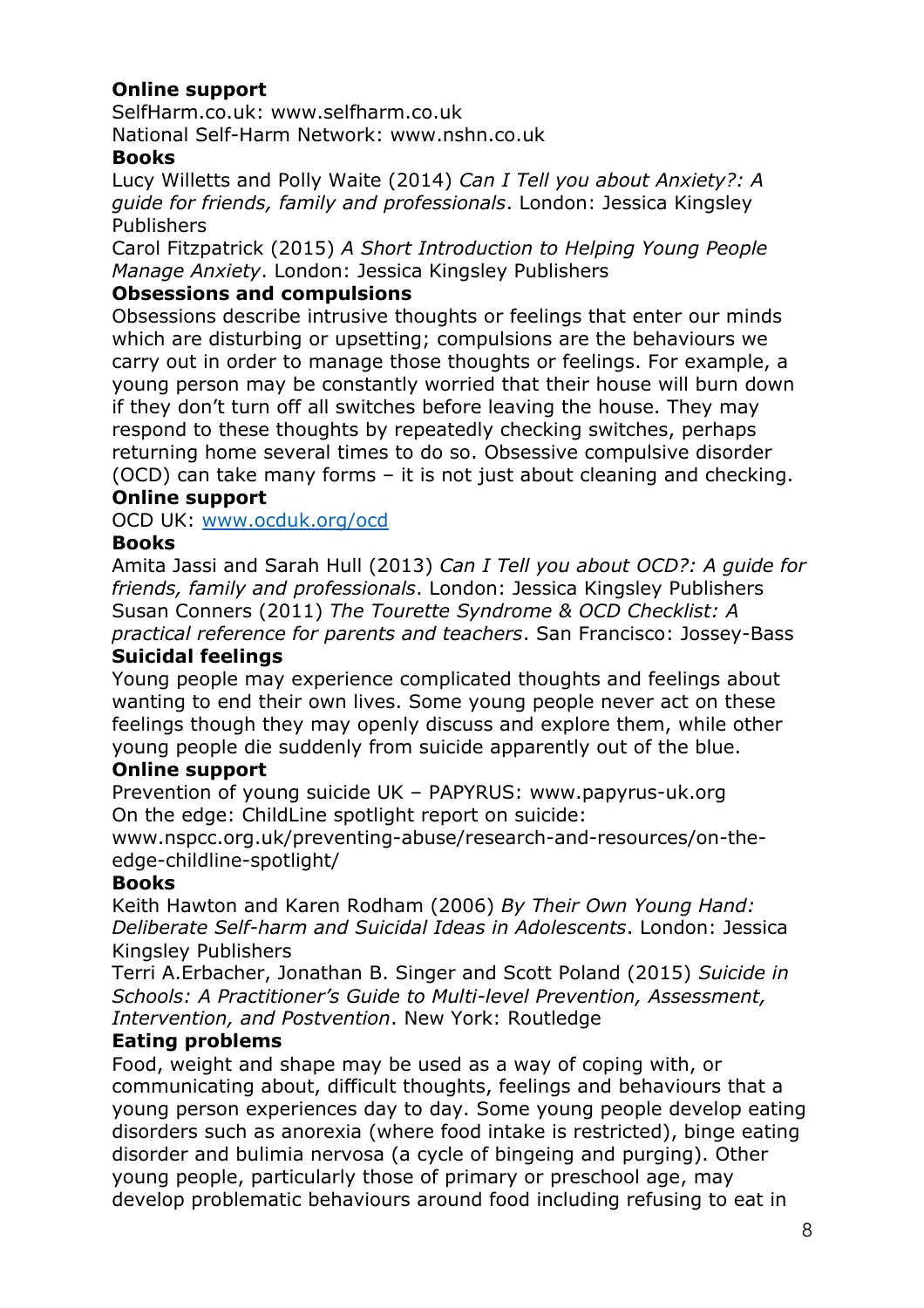certain situations or with certain people. This can be a way of communicating messages the child does not have the words to convey.

### **Online support**

Beat – the eating disorders charity: www.b-eat.co.uk/about-eatingdisorders

Eating Difficulties in Younger Children and when to worry:

www.inourhands.com/eating-difficulties-in-younger-children **Books** 

Bryan Lask and Lucy Watson (2014) *Can I tell you about Eating Disorders?: A Guide for Friends, Family and Professionals*. London: Jessica Kingsley Publishers

Pooky Knightsmith (2015) *Self-Harm and Eating Disorders in Schools: A Guide to Whole School Support and Practical Strategies*. London: Jessica Kingsley Publishers

Pooky Knightsmith (2012) *Eating Disorders Pocketbook*. Teachers' Pocketbooks

### **Appendix B: Guidance and advice documents**

Mental health and behaviour in schools - departmental advice for school staff. Department for Education (2014)

Counselling in schools: a blueprint for the future - departmental advice for school staff and counsellors. Department for Education (2015)

Teacher Guidance: Preparing to teach about mental health and emotional wellbeing (2015). PSHE Association. Funded by the Department for Education (2015)

Keeping children safe in education - statutory guidance for schools and colleges. Department for Education (2014)

Supporting pupils at school with medical conditions - statutory guidance for governing bodies of maintained schools and proprietors of academies in England. Department for Education (2014)

Healthy child programme from 5 to 19 years old is a recommended framework of universal and progressive services for children and young people to promote optimal health and wellbeing. Department of Health (2009)

Future in mind – promoting, protecting and improving our children and young people's mental health and wellbeing - a report produced by the Children and Young People's Mental Health and Wellbeing Taskforce to examine how to improve mental health services for children and young people. Department of Health (2015)

NICE guidance on social and emotional wellbeing in primary education NICE guidance on social and emotional wellbeing in secondary education What works in promoting social and emotional wellbeing and responding to

mental health problems in schools? Advice for schools and framework document written by Professor Katherine Weare. National Children's Bureau (2015)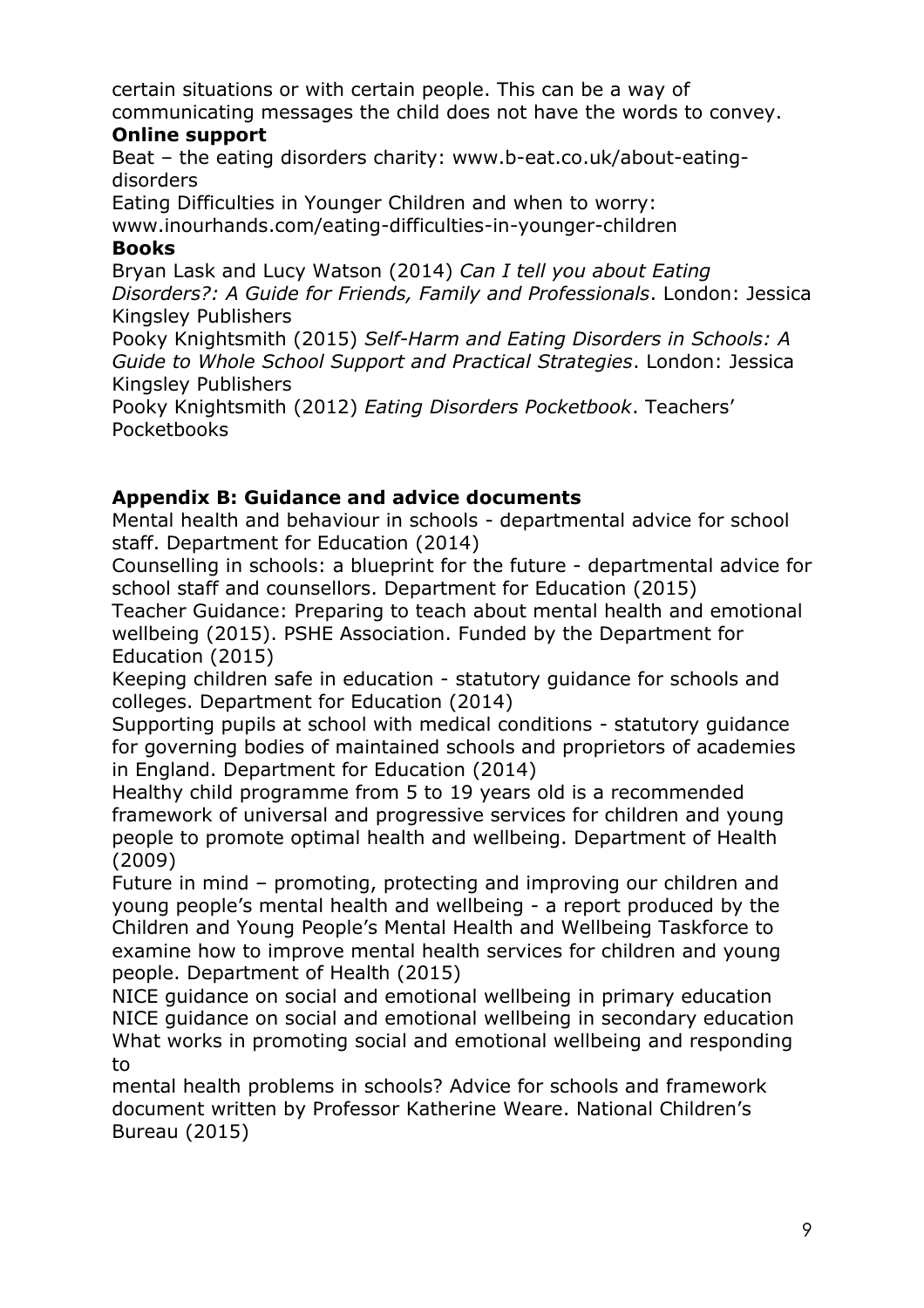# **Appendix C: Data Sources**

Children and young people's mental health and wellbeing profiling tool collates and analyses a wide range of publically available data on risk, prevalence and detail (including cost data) on those services that support children with, or vulnerable to, mental illness. It enables benchmarking of data between areas.

ChiMat school health hub provides access to resources relating to the commissioning and delivery of health services for school children and young people and its associated good practice, including the new service offer for school nursing.

Health behaviour of school age children is an international cross-sectional study that takes place in 43 countries and is concerned with the determinants of young people's health and wellbeing.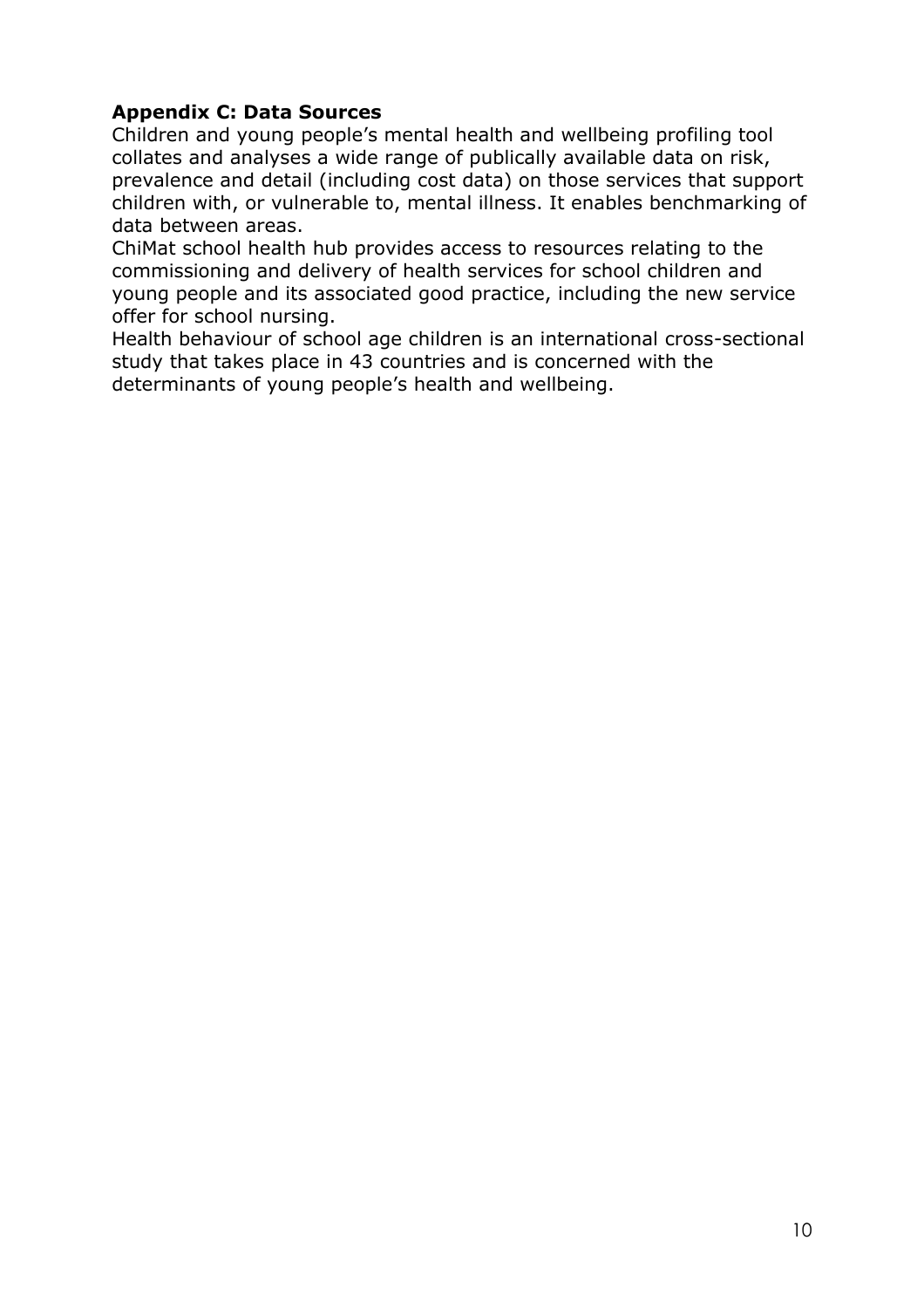### **Appendix D: Sources or support at school and in the local community**

This will be unique to every school. Take time to collate a thorough list of support available at school and within the local community.

### **School Based Support**

List the full range of support available to students. For each include:

- $\Box$  What it is
- $\Box$  Who it is suitable for
- $\Box$  How it is accessed
- $\Box$  How this information is communicated to students

This is likely to include information about pastoral staff including behaviour and learning support and school counsellors.

You should also include details of any specific groups or interventions run at the school. This information is often not widely shared. Putting it in an appendix in your policy will help to ensure that those students who most need support are able to access it.

#### **Local Support**

List any local support services or charities that might be accessed by students or their families.

Often there is a range of charities and other local services that can be accessed freely or at very low cost. There may be pockets of knowledge on such topics amongst staff and parents. It is well worth going to the effort of trying to gather this information in your policy so that it is easy to access centrally when most needed.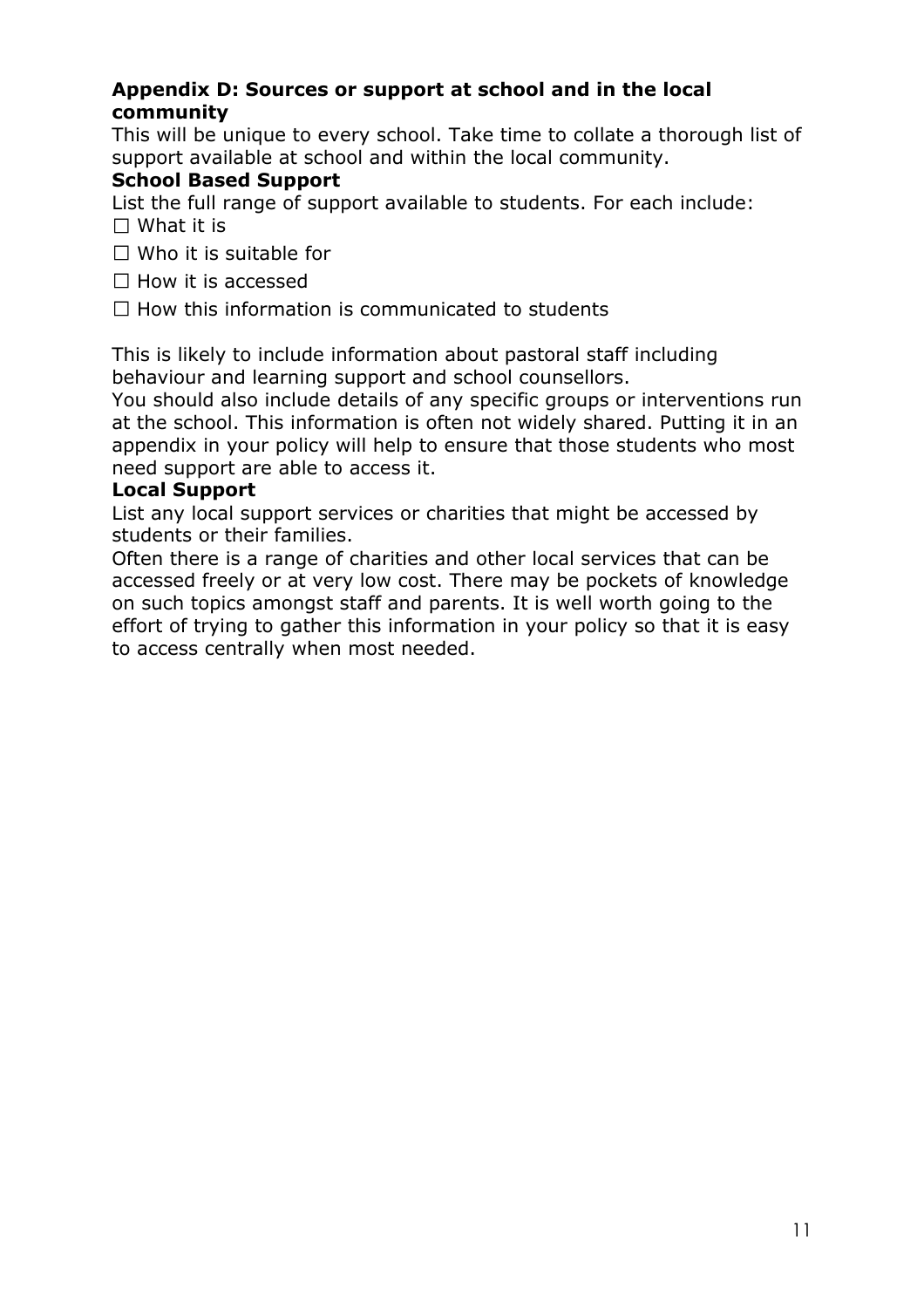### **Appendix E: Talking to students when they make mental health disclosures**

The advice below is from students themselves, in their own words, together with some additional ideas to help you in initial conversations with students when they disclose mental health concerns. This advice should be considered alongside relevant school policies on pastoral care and child protection and discussed with relevant colleagues as appropriate.

### **Focus on listening**

*"She listened, and I mean REALLY listened. She didn't interrupt me or ask me to explain myself or anything, she just let me talk and talk and talk. I had been unsure about talking to anyone but I knew quite quickly that I'd chosen the right person to talk to and that it would be a turning point."*  If a student has come to you, it's because they trust you and feel a need to share their difficulties with someone. Let them talk. Ask occasional open questions if you need to in order to encourage them to keep exploring their feelings and opening up to you. Just letting them pour out what they're thinking will make a huge difference and marks a huge first step in recovery. Up until now they may not have admitted even to themselves that there is a problem.

#### **Don't talk too much**

*"Sometimes it's hard to explain what's going on in my head – it doesn't make a lot of sense and I've kind of gotten used to keeping myself to myself. But just 'cos I'm struggling to find the right words doesn't mean you should help me. Just keep quiet, I'll get there in the end."*  The student should be talking at least three quarters of the time. If that's not the case then you need to redress the balance. You are here to listen, not to talk. Sometimes the conversation may lapse into silence. Try not to give in to the urge to fill the gap, but rather wait until the student does so. This can often lead to them exploring their feelings more deeply. Of course, you should interject occasionally, perhaps with questions to the student to explore certain topics they've touched on more deeply, or to show that you understand and are supportive. Don't feel an urge to overanalyse the situation or try to offer answers. This all comes later. For now your role is simply one of supportive listener. So make sure you're listening!

### **Don't pretend to understand**

*"I think that all teachers got taught on some course somewhere to say 'I understand how that must feel' the moment you open up. YOU DON'T – don't even pretend to, it's not helpful, it's insulting."* 

The concept of a mental health difficulty such as an eating disorder or obsessive compulsive disorder (OCD) can seem completely alien if you've never experienced these difficulties first hand. You may find yourself wondering why on earth someone would do these things to themselves, but don't explore those feelings with the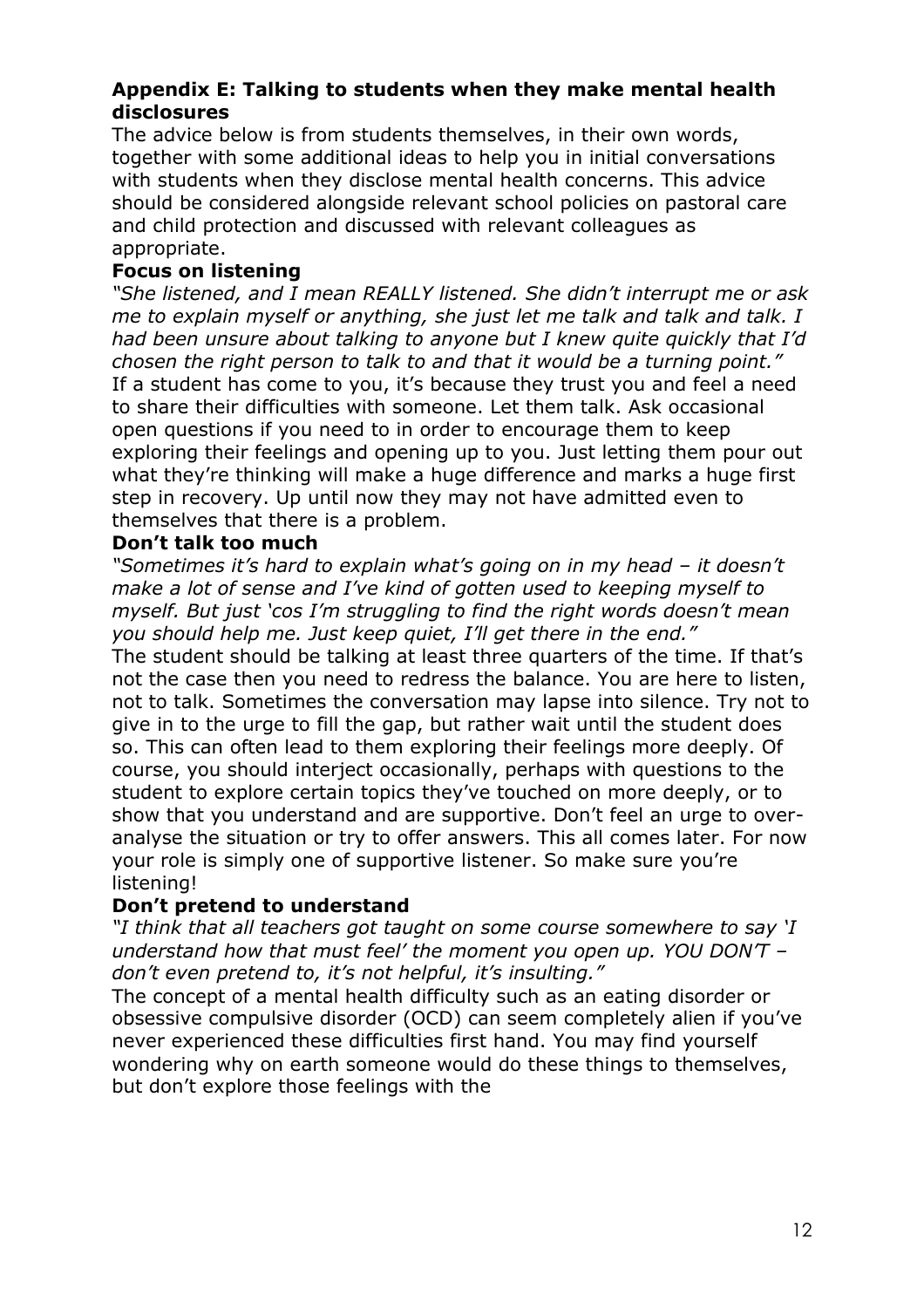sufferer. Instead listen hard to what they're saying and encourage them to talk and you'll slowly start to understand what steps they might be ready to take in order to start making some changes.

#### **Don't be afraid to make eye contact**

*"She was so disgusted by what I told her that she couldn't bear to look at me."* 

It's important to try to maintain a natural level of eye contact (even if you have to think very hard about doing so and it doesn't feel natural to you at all). If you make too much eye contact, the student may interpret this as you staring at them. They may think that you are horrified about what they are saying or think they are a 'freak'. On the other hand, if you don't make eye contact at all then a student may interpret this as you being disgusted by them – to the extent that you can't bring yourself to look at them. Making an effort to maintain natural eye contact will convey a very positive message to the student.

#### **Offer support**

*"I was worried how she'd react, but my Mum just listened then said 'How can I support you?' – no one had asked me that before and it made me realise that she cared. Between us we thought of some really practical things she could do to help me stop self-harming."* 

Never leave this kind of conversation without agreeing next steps. These will be informed by your conversations with appropriate colleagues and the schools' policies on such issues. Whatever happens, you should have some form of next steps to carry out after the conversation because this will help the student to realise that you're working with them to move things forward.

#### **Acknowledge how hard it is to discuss these issues**

*"Talking about my bingeing for the first time was the hardest thing I ever did. When I was done talking, my teacher looked me in the eye and said 'That must have been really tough' – he was right, it was, but it meant so much that he realised what a big deal it was for me."* 

It can take a young person weeks or even months to admit to themselves they have a problem, themselves, let alone share that with anyone else. If a student chooses to confide in you, you should feel proud and privileged that they have such a high level of trust in you. Acknowledging both how brave they have been, and how glad you are they chose to

speak to you, conveys positive messages of support to the student.

#### **Don't assume that an apparently negative response is actually a negative response**

*"The anorexic voice in my head was telling me to push help away so I was saying no. But there was a tiny part of me that wanted to*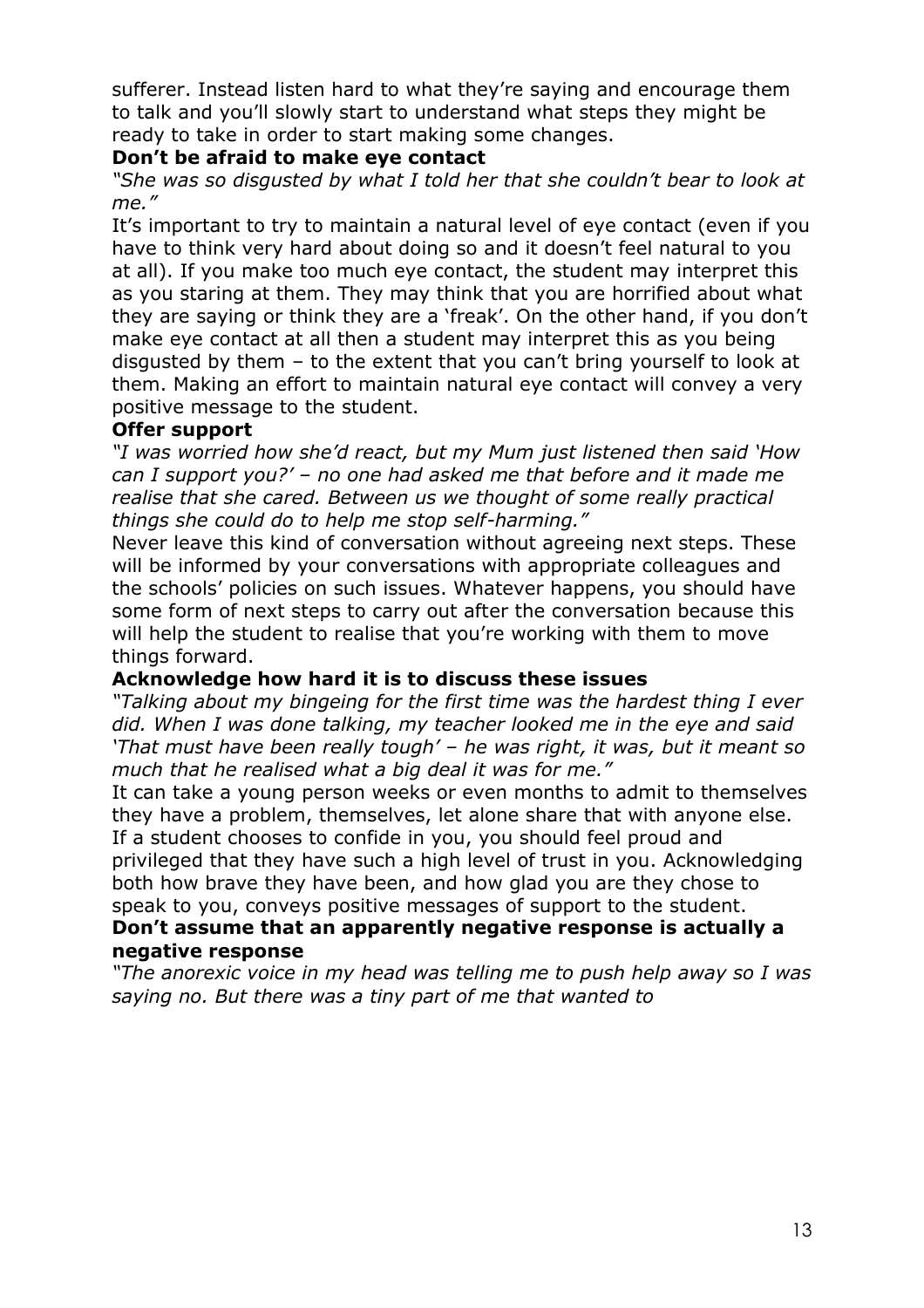*get better. I just couldn't say it out loud or else I'd have to punish myself."* 

Despite the fact that a student has confided in you, and may even have expressed a desire to get on top of their illness, that doesn't mean they'll readily accept help. The illness may ensure they resist any form of help for as long as they possibly can. Don't be offended or upset if your offers of help are met with anger, indifference or insolence; it's the illness talking, not the student.

#### **Never break your promises**

*"Whatever you say you'll do you have to do or else the trust we've built in you will be smashed to smithereens. And never lie. Just be honest. If you're going to tell someone just be upfront about it, we can handle that, what we can't handle is having our trust broken."* 

Above all else, a student wants to know they can trust you. That means if they want you to keep their issues confidential and you can't then you must be honest. Explain that, whilst you can't keep it a secret, you can ensure that it is handled within the school's policy of confidentiality and that only those who need to know about it in order to help will know about the situation. You can also be honest about the fact you don't have all the answers or aren't exactly sure what will happen next. Consider yourself the student's ally rather than their saviour and think about which next steps you can take together, always ensuring you follow relevant policies and consult appropriate colleagues.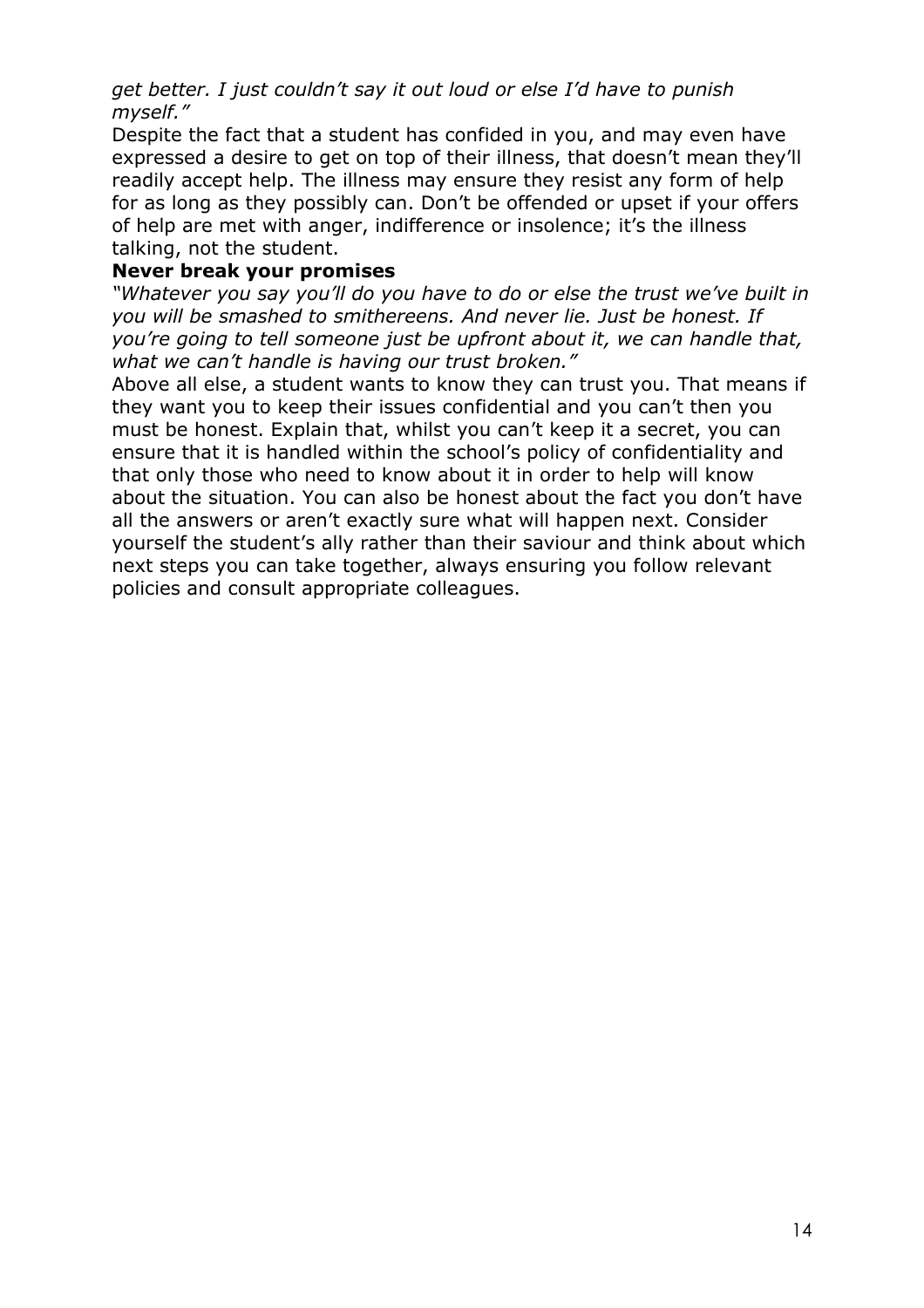# **Appendix F: What makes a good CAMHS referral?2**

If the referral is urgent it should be initiated by phone so that CAMHS can advise of best next steps

Before making the referral, have a clear outcome in mind. What do you want CAMHS to do? You might be looking for advice, strategies, support or a diagnosis, for instance.

You must also be able to provide evidence to CAMHS about what intervention and support has been offered to the pupil by the school and the impact of this. CAMHS will always ask 'What have you tried?' so be prepared to supply relevant evidence, reports and records.

### **General considerations**

- Have you met with the parent(s) or carer(s) and the referred child or children?
- Has the referral to CMHS been discussed with a parent or carer and the referred pupil?
- Has the pupil given consent for the referral?
- Has a parent or carer given consent for the referral?
- What are the parent or carer pupil's attitudes to the referral?

# **Basic information**

- Is there a child protection plan in place?
- Is the child looked after?
- Name and date of birth of referred child/children
- Address and telephone number
- Who has parental responsibility?
- Surnames if different to child's
- GP details
- What is the ethnicity of the pupil / family?
- Will an interpreter be needed?
- Are there other agencies involved?

### **Reason for referral**

- What are the specific difficulties that you want CAMHS to address?
- How long has this been a problem and why is the family seeking help now?
- Is the problem situation-specific or more generalised?
- Your understanding of the problem or issues involved.

### **Further helpful information**

- Who else is living at home and details of separated parents if appropriate
- Name of school
- Who else has been or is professionally involved and in what capacity?
- Has there been any previous contact with our department?
- Has there been any previous contact with social services?
- Details of any known protective factors